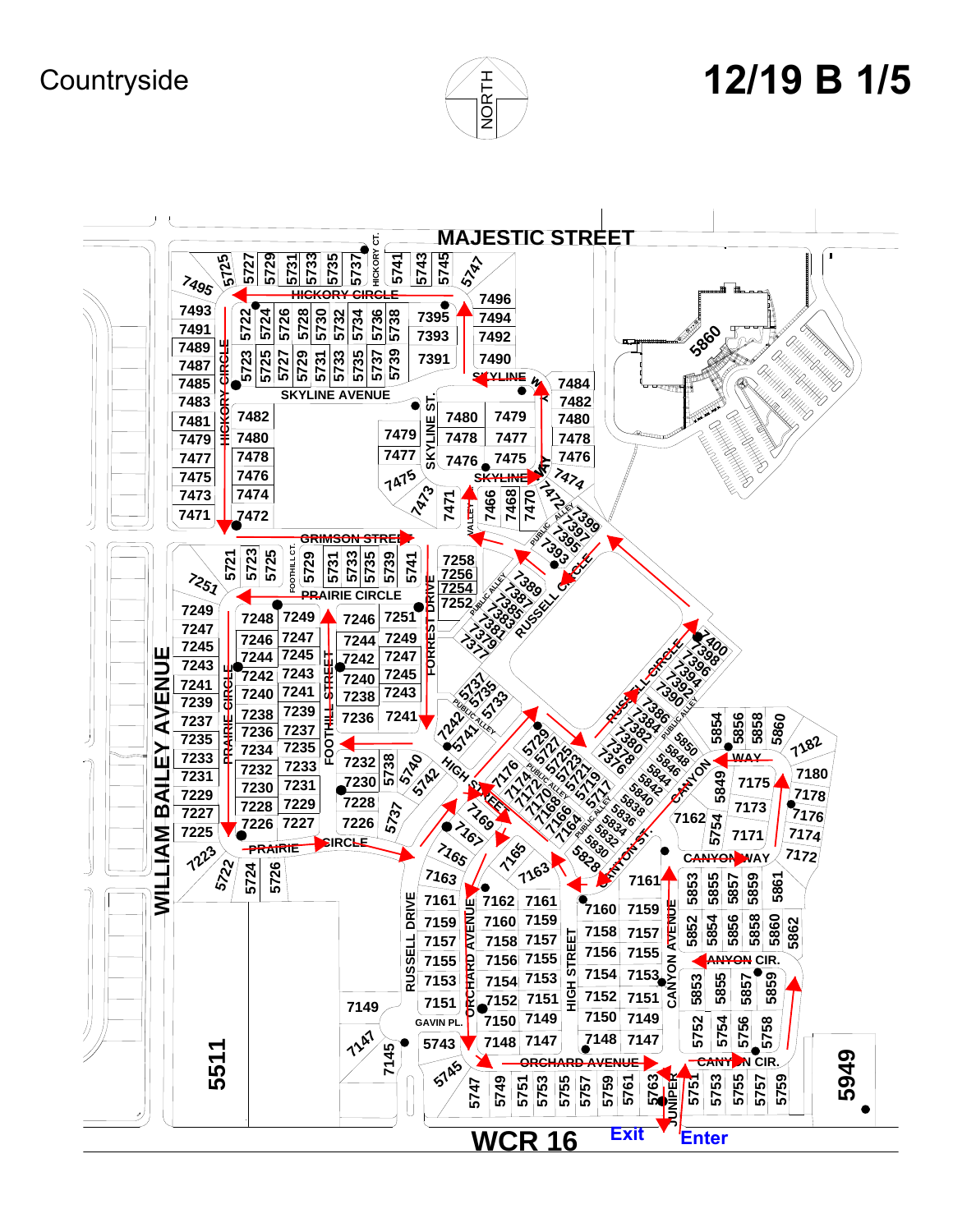### **12/19 B 2/5**

## **WESTVIEW SUB**

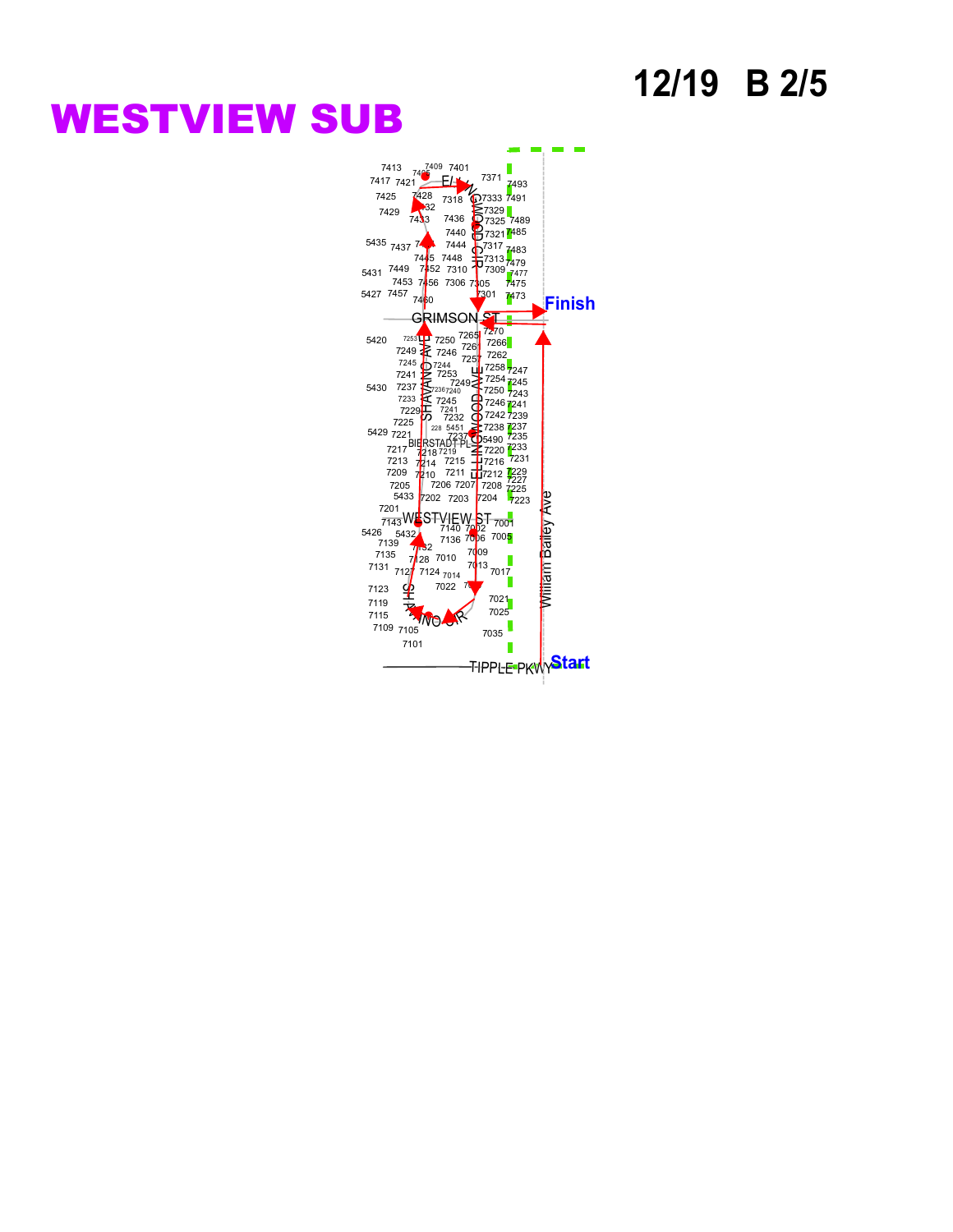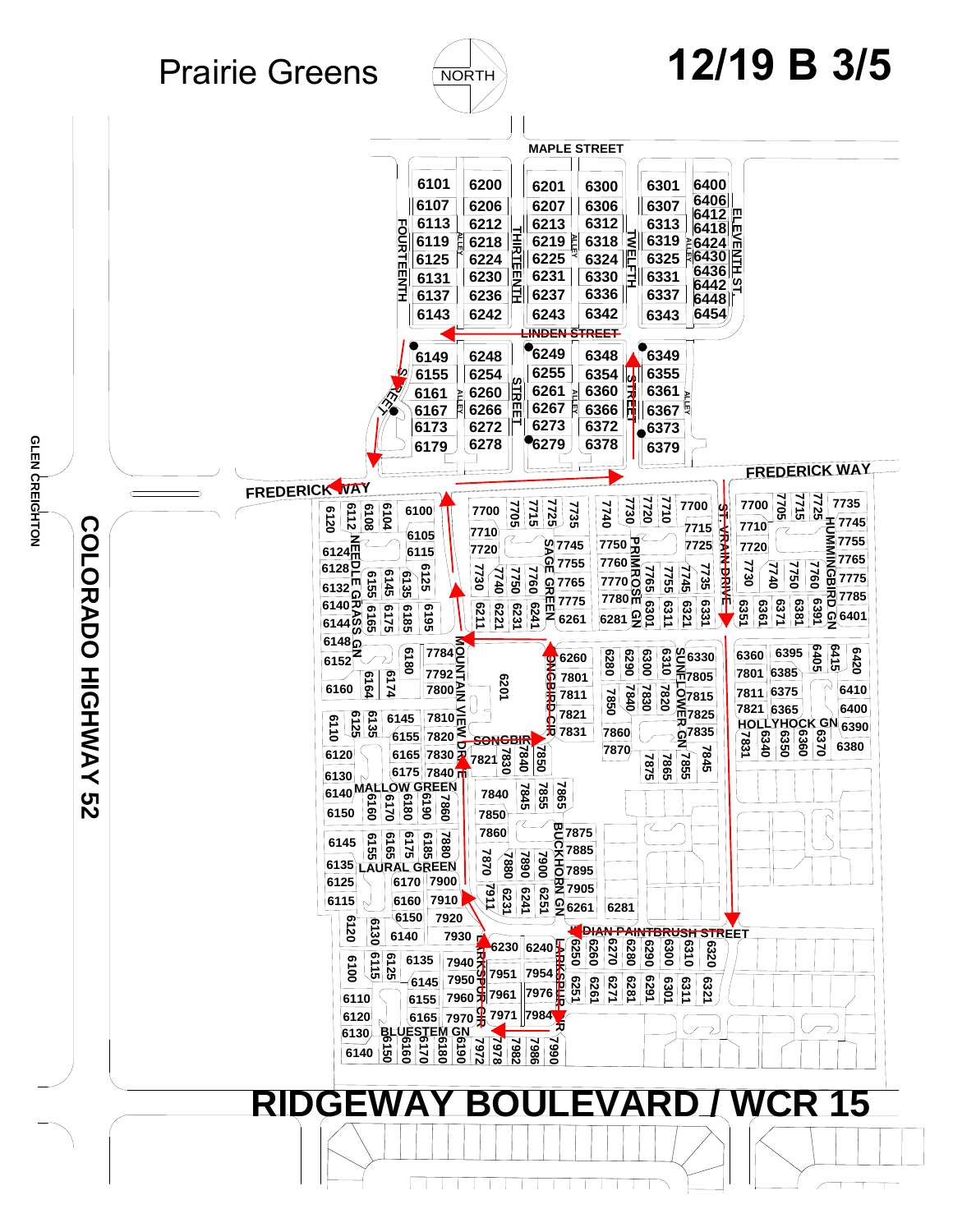Savannah



# **12/19 B 4/5**